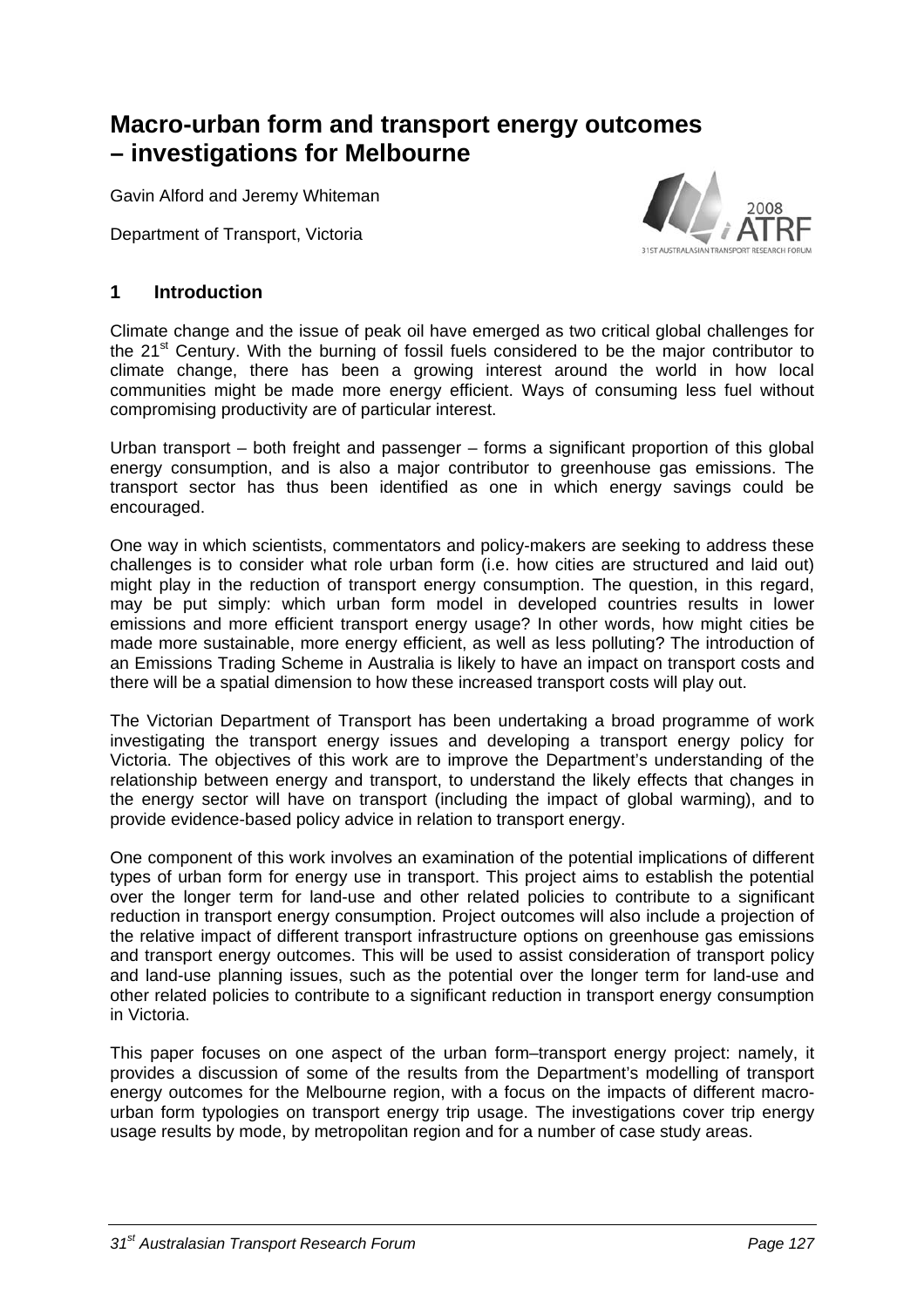# **2 Literature Review**

## **2.1 Density and dispersal, mode share and urban form**

Among commentators there are a range of views as to what would best achieve a significant reduction in transport energy use in a largely 'automotive' city such as Melbourne: some favour more compact, higher-density urban forms, while others favour, and indeed defend, more dispersed patterns of development.

The view among many urban planning theorists is that there is, at least in theory, a strong relationship between urban form and transport energy consumption. Based on a study of 32 cities around the world, Australian researchers Newman and Kenworthy (1989) have argued that there is a strong inverse relationship between the population density prevailing at a given location within a city and the amount of transport energy that is consumed. In other words, the lower the population density, the greater the amount of energy that is likely to be consumed by the population for the purposes of travel. One example they cite is that of Perth, which, like a great many cities throughout Australasia, Britain and North America, experienced the well-known phenomenon of 'suburbanisation' in the post-Second World War period. This strong inverse relationship between density and transport energy consumption is supported by the work of Mogridge (1985), Cervero (1996), Stead (2001) and others.

 'Suburbanisation' is characterised by rapid expansion in the physical size of cities (with vast areas of low-density fringe development), and is understood to have resulted in higher levels of transport energy consumption. The reasoning is that suburbanisation and the dominance of private car travel go hand-in-hand. That is, where there is a major shift in the transport technology, such as the introduction of affordable, private motor vehicle travel, a selfreinforcing dynamic occurs. People are attracted to settle in areas of lower density made more accessible by private cars, but the distance between their homes and local commuter public transport services will tend, into the future, to maintain their reliance on the private car to get to work (Newman and Kenworthy, 1989). For these areas, this inevitably results in correspondingly higher vehicle kilometres travelled (VKT) per capita than would tend to be found in areas of higher residential density, where there may be closer proximity to employment sources and public transport services. Such higher-density areas will, in contrast, tend to produce a lower modal share for private motor vehicle use, and require less travel overall.

While theorists generally posit a strong and inverse relationship between population density and transport energy use, it has been acknowledged that, in practice, causal relationships between the two are much harder to establish with certainty (Banister, 2005). This is in large part due to a wider range of variables available in 'real world' situations, and the complex interplay between them, than that often posed in theoretical models, where all variables are assumed to be known (and are often deliberately fewer, for the sake of elegance) (Buxton, 2007).

Newman and Kenworthy (1989), for example, have been criticised for tending to focusing too narrowly on density as a factor in travel patterns, with one reviewer of their work asserting that household income and fuel prices should also be considered as important determinants of travel behaviour (Gomez-Ibanez, 1991). Hughes *et al.* (2004), meanwhile, argue that it is the size of the city rather than its density that is the most powerful determinant of transport energy usage.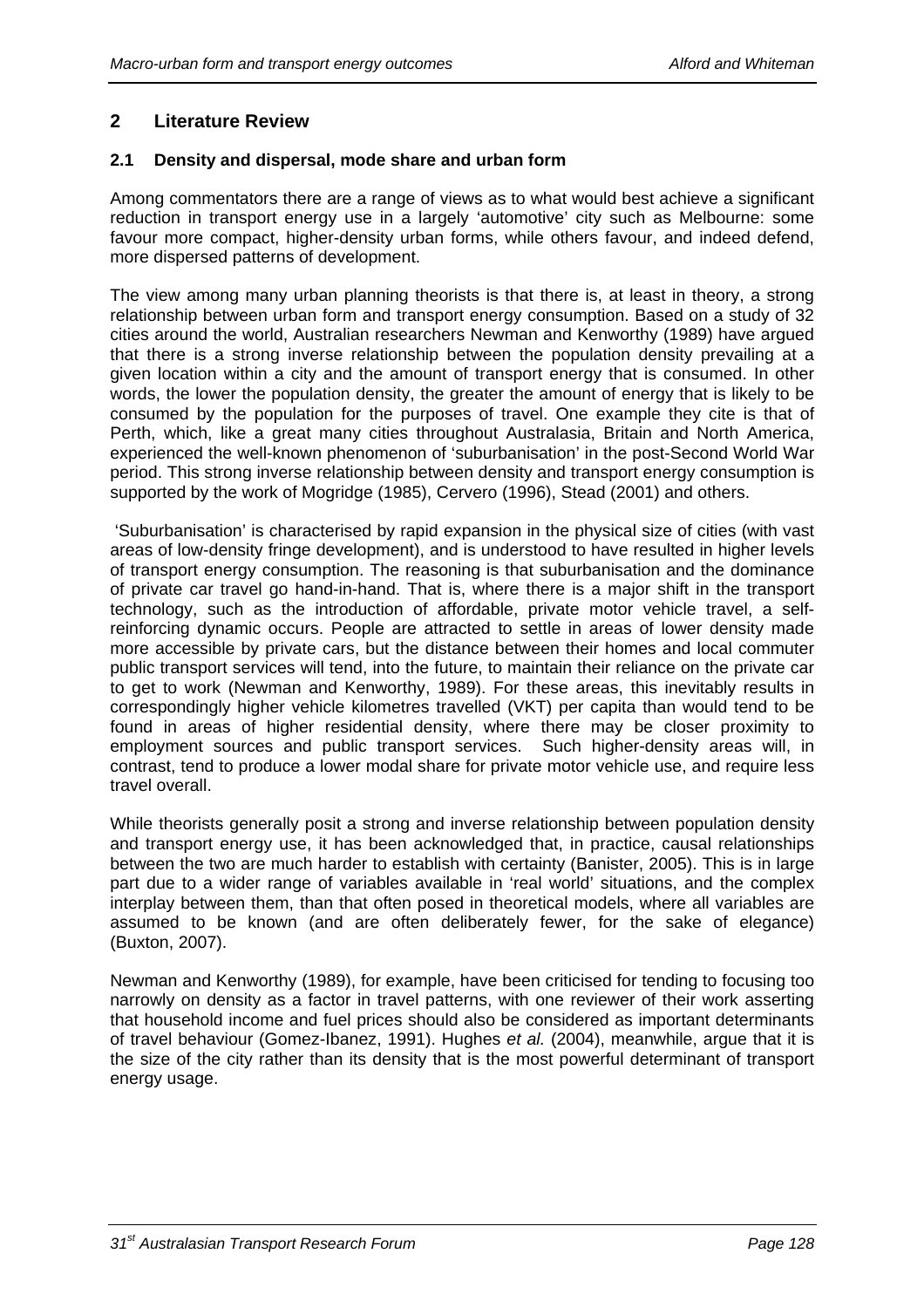There are a variety of factors that have indeed been identified as having an influence on travel patterns and modal choice, and, thus, on the extent of transport energy usage within an urban area. These factors may be said to include:

- the prevailing land-use mix (e.g. local ratio of jobs to workers resident)
- the location of employment, service, shopping and recreational activities
- the extent of city area (Hughes *et al.*, 2004)
- local accessibility to transport infrastructure/modal options, i.e. distance and ease of access to rail, tram and bus, particularly via walking
- the frequency of public transport services/passenger waiting times (Mees, 2000; Cervero, 1996)
- the connectivity between transport modes, e.g. bus/rail connections (Mees, 2000)
- the affordability of public transport fares
- levels of car ownership, as well as the affordability of fuel and other motoring-related expenses (Troy, 1992; Brindle, 1994)
- the availability of parking (Kitamura *et al.*, 1997)
- gender and household structure (Morris and Richardson, 1997)
- attitudinal and other behavioural factors (e.g. Kitamura *et al.*, 1997; Bagley and Mokhtarian, 2002).

It should also be noted that there are some authors who, contrary to the conventional wisdom, are sceptical about the degree to which urban form has the potential to influence travel patterns and consequent energy consumption. Stead and Kitamura, for example, both point to socio-economic factors as being more influential than those related to land-use *per se* (Stead, 2001; Kitamura *et al.*, 1997). Breheny (1995) and Stretton (1996) have argued, for instance, that the energy savings from compaction are not only marginal, they are not worth the 'pain' involved in restricting or 'reversing' suburbanisation. It has also been said that people actually prefer suburban living because of the lifestyle advantages this is believed to afford (Gordon and Richardson, 1997; Brotchie, 1992; Stretton, 1996; and Troy, 1992). Finally, there are those such as Mees (2000) who argue that it is the quality and extent of public transport services, independently of urban form, that is perhaps most important as a factor determining modal split and, consequently, levels of transport energy consumption.

## **2.2 Studies on transport energy and the pattern of urban development**

Studies that specifically analyse the transport energy or greenhouse gas emission outcomes for different patterns of development are more limited in number.

One such study is the Victorian Urban Villages Project (Buxton, 1996). This project aimed to assess the potential for existing well-located urban areas to accommodate projected demand for housing. The project also included estimates of the potential for transport energy and greenhouse gas emissions savings from redirecting urban growth to 800 urban villages and away from more traditional suburban locations. The urban villages were all located within a 400-800 metre radius of a public transport stop. These centres were seen by the study as being capable of redevelopment into mixed-use centres with medium density housing. The study developed six scenarios for 2011 and tested different levels of housing development within the urban villages, from a low scenario of 8 per cent of new dwellings through to a high scenario of 76 per cent. The study estimated that the major urban village options would result in energy emission savings of around 14 per cent. Depending on the level of job selfcontainment (i.e. jobs closer to homes), greenhouse gas emission reductions of between 21 and 27 per cent could be achieved (Buxton, 1996).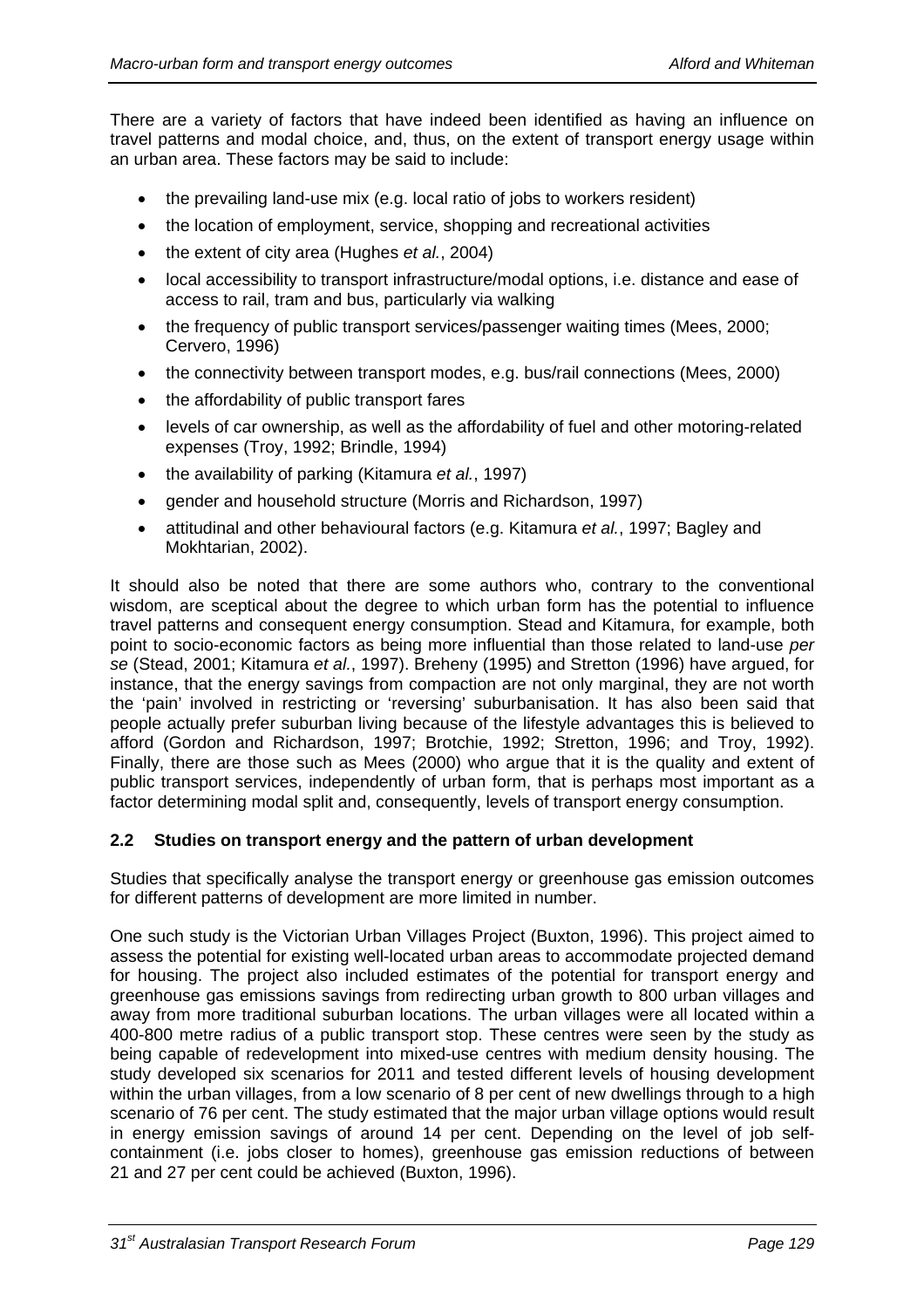A study (Newton 1997) undertaken by the Australian Housing and Urban Research Institute (AHURI), as part of the Inquiry into Urban Pollution in Australia, included an examination of air quality and emissions from different macro-scale urban development scenarios for Melbourne. The scenarios allocated an additional 500,000 persons by 2011, with comparison made against a 1991 base (with a population of 3 million). They included the following options: business-as-usual; compact; edge city; corridor development; regional city (called ultra city); and fringe city. These scenarios were modelled using a CSIRO "integrated landuse-transport-emission-air shed model", which allocated projected population across 26 Journey-to-Work zones.

The results from the AHURI study showed that the Compact City modelled scenario had the lowest greenhouse gas emissions by some margin, while the Corridor, Edge and Fringe city scenarios each had higher emission levels (but similar to one another). The Business-asusual scenario had the highest emission levels. The AHURI study also included results for daily fuel consumption, which it used as a proxy for energy consumption. The results were of similar proportion to that produced for emissions with the Compact City scenario. This scenario produced significantly lower Vehicle Kilometres Travelled (VKT) than the alternative configurations, and, as a consequence, this resulted in lower emissions.

Both the Urban Villages 1996 study and the AHURI 1997 study relied on a macro-scale strategic transport model to ascertain the potential impacts of urban form on greenhouse gas outcomes. They were only able to use a limited number of trip zones to estimate the impact of the various scenarios. From the conclusions it appears that the key factor driving the lower-emission scenarios was that these scenarios exhibited more job self-containment and/or fewer VKT.

# **3 Macro Urban Form and Transport Energy Project**

## **3.1 Outline**

The hypotheses for this study are that there are strong links between transport energy outcomes and the nature of urban form; and that different levels of transport energy consumption will result from different types of urban form.

In examining these hypotheses, the study has estimated transport energy outcomes for representative examples of different urban form typologies within Melbourne. Examination then took place of the differences in the results between areas, of the factors that made each area different, and how these factors might have influenced the emission and energy results.

Factors that were considered to illustrate significant variations in the urban form typology included: location; population density, employment density, and the type and level of public transport infrastructure. In the terms of this study these factors might be described as 'macro' urban form determinants.

The use of a macro-urban form approach supports the application of a metropolitan scale strategic transport model to the analysis undertaken as part of this study. It allows quantitative measures to be applied consistently across the entire metropolitan region, which might not be achievable if a more fine-grained, detailed, and possibly qualitative, micro-urban form factors were used. This is not to dismiss the importance of more micro-urban form measures, such as urban design and street permeability. Rather, it recognises that the macro-urban form factors are more manageable to use and match the tools available for use in this study.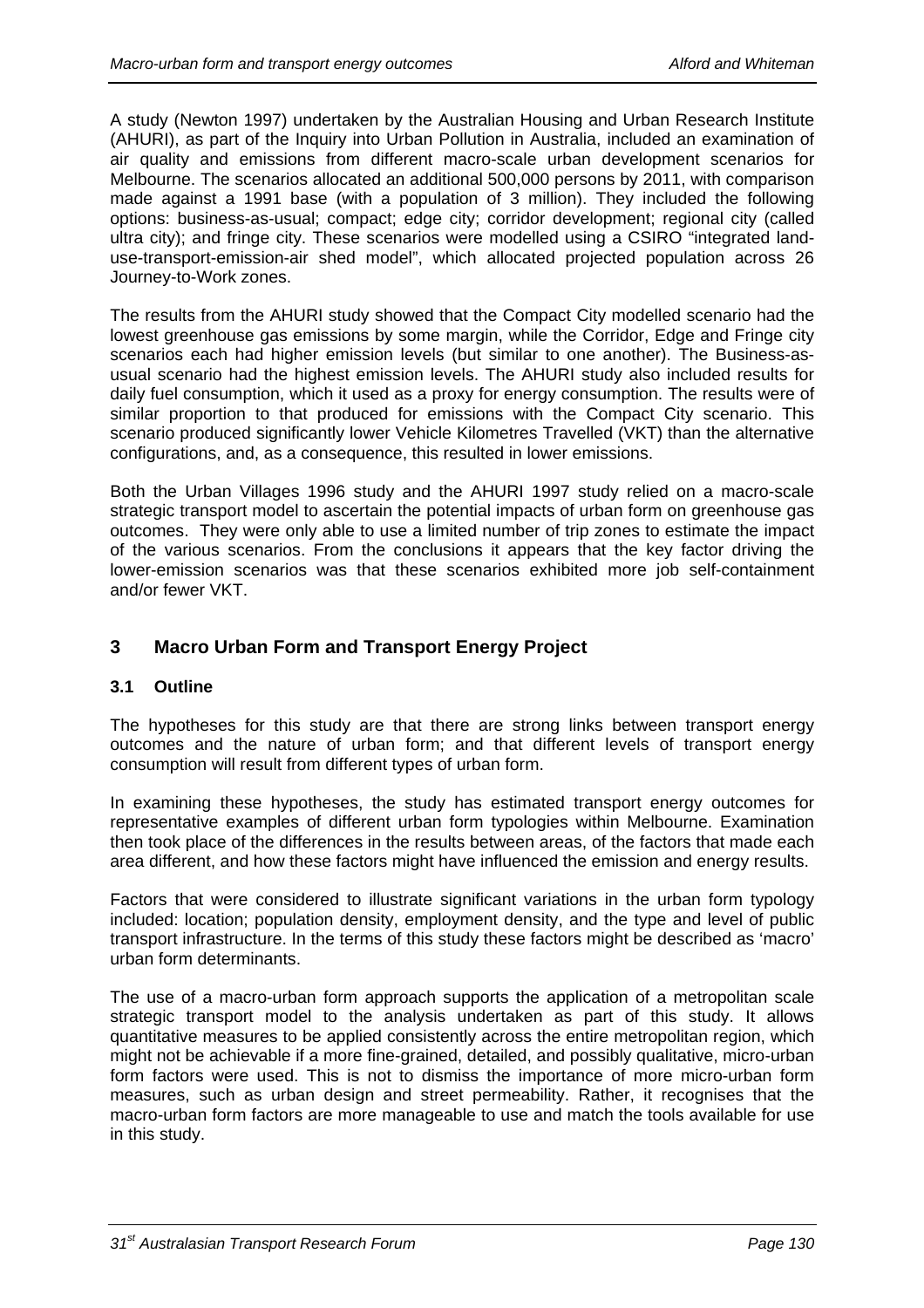## **3.2 Methodology**

The steps involved in this study included:

- i. Identifying and applying the macro-urban form typology indicators across all transport zones in Melbourne
- ii. Identifying Case Study Areas that would provide representative examples of the various types of macro-urban form (for illustrative purposes)
- iii. Estimating the number of trips generated from each case study area
- iv. Converting trip volumes and transport energy equivalents.

## *3.2.1 Macro-urban form indicators*

This project is attempting to link variations in transport energy outcomes to variations in macro-urban form typologies. Four measures were developed for analysis. These measures had the benefit of being able to be used consistently across Melbourne; they were also readily available for all transport zones, and had data outputs that matched the data outputs provided by the transport model.

Measures used were as follows.

- **Location:** straight line distance from the transport zone centroid to a central point in the Melbourne CBD (nominally, the former GPO at Bourke and Elizabeth Streets).
- **Population density:** transport zone population as at 2006, divided by the total area of the transport zone in hectares.
- **Employment density:** transport zone employed persons as at 2006, divided by the total area of the transport zone in hectares.
- **Type and level of public transport infrastructure:** a calculation was made for each transport zone, based on the level of service for train, tram and bus services traversing the transport zone for the average weekday.

The main spatial geography used in this analysis is MITM Transport Zones (described in section [3.2.3](#page-4-0)).

## *3.2.2 Selection of illustrative case studies*

To assist our understanding of the different transport energy and emission outcomes from different areas across Melbourne, 21 transport zones were identified for further analysis and comparison. These zones were selected on the basis that they provide a broad cross section of the transport zones found across Melbourne.<sup>[1](#page-4-1)</sup>

## *3.2.3 Trip estimates*

<span id="page-4-0"></span>The Department's Melbourne Integrated Transport Model (MITM) was used to calculate the number of motorised trips and mode of travel generated in Melbourne. The trip results were then converted to transport energy outputs. Results were produced for each transport zone within the Melbourne Statistical Division.

MITM is based on the traditional four-step approach to transport modelling.<sup>[2](#page-4-2)</sup> It produces results for a 24 hour period, and has separate model components for the AM and PM peak

<span id="page-4-1"></span> <sup>1</sup> The selection of the Case Study Areas (based on MITM Transport Zones) was also based on work undertaken by SGS Economics and Planning, under the direction of the Department of Transport (Victoria).

<span id="page-4-2"></span> $2$  This 'four-step' method generally involves estimating trips based on activities in land use patterns, and how they are distributed among destinations, how they are split amongst travel modes, and according to how they are assigned to specific routes.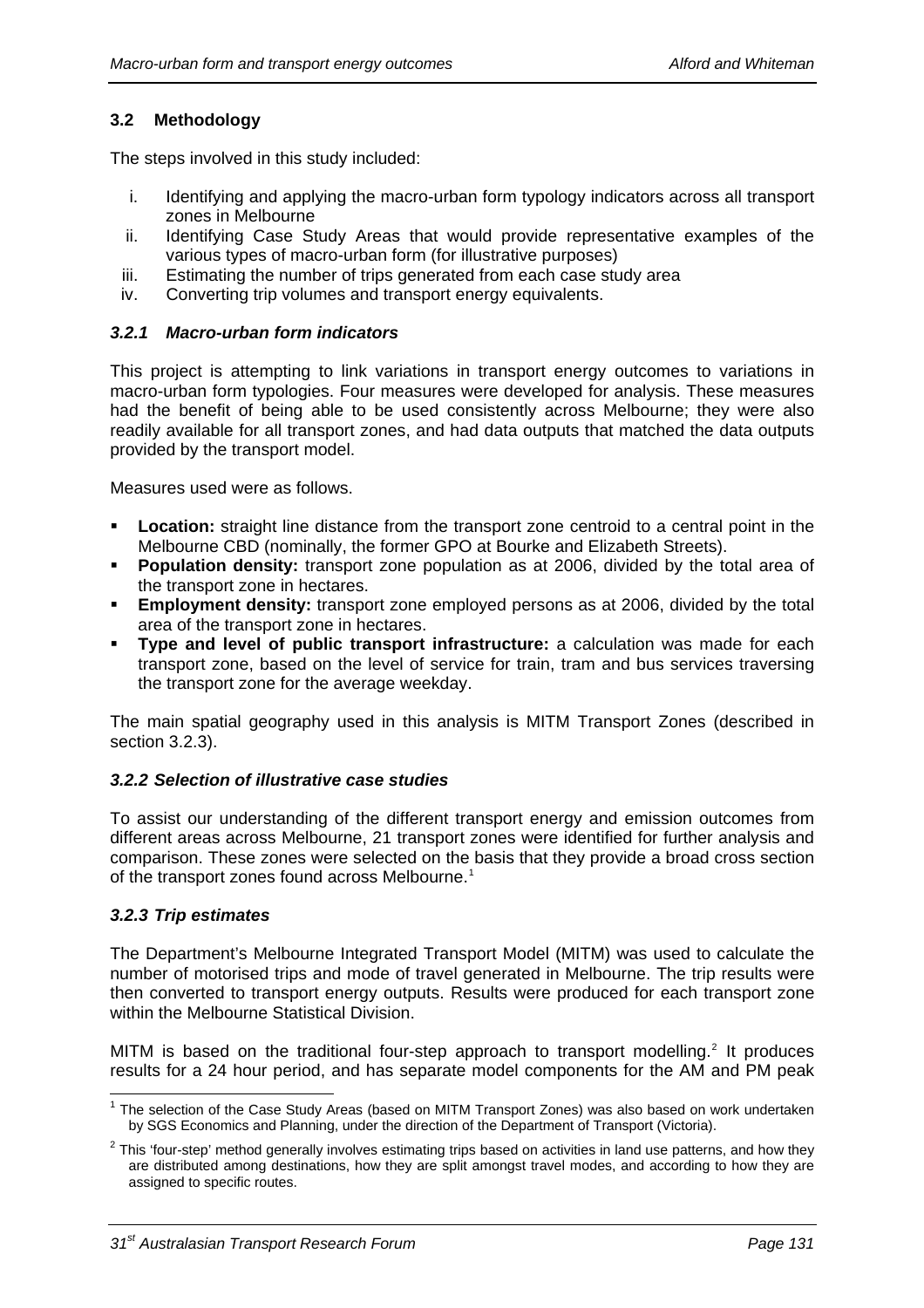periods, inter-peak and off-peak periods. These reflect the different travel patterns that are experienced across the day. MITM's zone system has been disaggregated to 2253 zones (plus 19 external zones). The model allocates trips between eight home-based and six workbased trip purposes, covering white collar, blue collar and educational activities.

Ordinarily, one might allocate the outputs of the AM and PM peaks separately, based on the different AM and PM trip origins. However, as the purpose of the analysis was to reveal the spatial spread of transport energy outcomes across Melbourne, particularly for residential locations, the outputs for the PM peaks were allocated to the zone of origin for the AM trips (i.e. the initial point of departure and final destination for commuting journeys, understood as two-way, single purpose trips). This was done for residential zones only, so as to capture the spatial impact on dispersed residential locations. If trips home were not recorded according to AM zone of origin (but, rather, to the PM zone of origin, i.e. where the jobs are), this would produce results not reflective of the transport energy efficiencies of the resident zones. That is, emissions and energy outcomes would be significantly higher for high employment density areas (such as the CBD) than their resident populations might otherwise be expected.

The MITM model is used primarily to test strategic transport infrastructure options. Land use components are provided as exogenous inputs, as is the case with the traditional four-step models. This means that both different land use scenarios and different transport investment scenarios, or different packages of land use and transport, can be tested.

## *3.2.4 Transport energy assumptions*

Using the MITM model, transport energy outcomes were able to be calculated for private motor vehicles, buses, trains and trams, with the results produced at the transport zone level. Outputs from MITM include: the total number of trips; total distance travelled; and total travel time of each trip made in each transport zone in Melbourne. Average travel speeds can be calculated from these figures. By applying fuel consumption rates, mode share and vehicle occupancy rates, as well as energy consumed per trip, energy consumed by trip kilometre and energy consumed per passenger kilometre can be calculated for each transport zone<sup>2</sup>.

For private motor vehicles and for buses, energy calculations were derived from estimates of fuel consumption rates. Different rates applied depending on estimated travel speed.

For trains and trams, estimates of vehicle electricity usage rates, based on estimates specific for the Victorian electricity industry, were used.

Private motor vehicle (PV) fuel consumption rates (FCR) were estimated using the Austroads (2006) Urban Journey Speed VOC Model.

FCR  $(L/100km) = 0.361 + 528 \div (Average Speed) + 0.000785 \times (Average Speed)^2$  Equation (1)

Private vehicle energy usage rate of 34.2 megajoules per litre (MJ/L) were sourced from Australian Greenhouse Office (2006, Table 3). Private vehicle energy usage rates for MJ per vehicle kilometre were calculated as follows:

PV (MJ/veh-km) = PV FCR (L/100km)  $\div$  100  $\times$  Energy Usage Rate (MJ/L) Equation (2)

Buses were all assumed to have a fuel consumption rate of 26.7 L/100km, sourced from the Australian Greenhouse Office (2006, Table 12). Bus energy by vehicle kilometre was calculated as follows:

Bus (MJ/veh-km) = Bus FCR (L/100km)  $\div$  100  $\times$  Energy Usage Rate (MJ/L) Equation (3)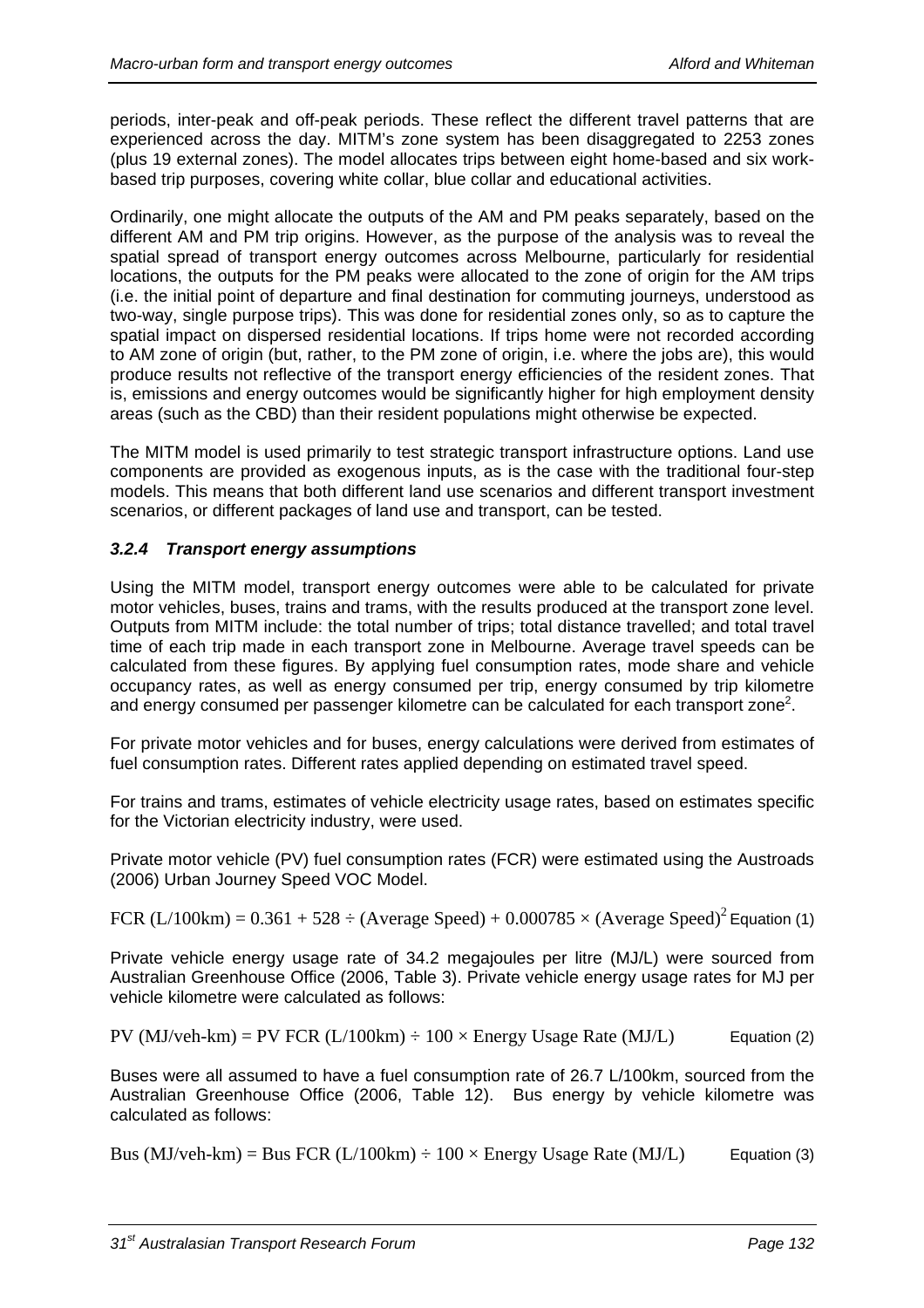Energy per passenger kilometre was calculated by adjusting MJ vehicle kilometre rates by vehicle occupancy. Private vehicle occupancy rates applied were the average workday figures from the VATS data base.

The public transport vehicle occupancy rates for bus, tram and train were those average allday figures as reported by the public transport system regulator.

Total person trips taken by mode were calculated as follows:

Total person trip by mode =

total trips by origin zone  $\times$  proportion of mode trips in the SLA Equation (4)

Total trips by mode were calculated as follows:

Total mode trips = total person trips by mode  $\div$  average mode occupancy rate Equation (5)

Distance travelled by mode was calculated as follows:

Mode (veh-km) = Total mode trips  $\times$  average PT trip distance for transport zone Equation (6)

Emission outcomes are not expected to mirror transport energy outcomes. The reasons being, firstly, that different transport modes have different greenhouse gas emission profiles for the energy they consume per passenger kilometre, and secondly, the mode split may vary across transport zones. That is, while two transport zones may have the same energy outcomes, different mode shares will lead to differing emission levels.

## **4 Macro-Urban Form and Transport Energy Outputs**

#### **4.1 Mode results**

The fuel consumption rates and energy rates for private vehicles, buses, trams and trains are outlined in [Table 1](#page-6-0). All figures have been calculated for the average weekday as at 2006. The MITM outputs make allowance for variations in vehicle speed.

As expected, buses consume substantially more fuel, and correspondingly consume substantially more energy, than private motor vehicles. However, when considered in terms of energy consumed by passenger kilometre, buses are around two and a half times more energy efficient than private motor vehicles.

<span id="page-6-0"></span>

| Vehicle    | Speed<br>(km/h) | FCR per vehicle<br>$(L/100$ veh-km) | Energy usage<br>(MJ per vehicle-km) | Energy usage<br>(MJ per passenger-km) |
|------------|-----------------|-------------------------------------|-------------------------------------|---------------------------------------|
| PV average | 43.5            | 14.0                                | 4.78                                | 3.19                                  |
| PV minimum | 31.9            | 17.7                                | 6.06                                | 4.04                                  |
| PV maximum | 67.5            | 11.8                                | 4.02                                | 2.68                                  |
| <b>Bus</b> | n/a             | 26.7                                | 10.31                               | 1.32                                  |
| Tram       | n/a             | n/a                                 | 10.74                               | 0.43                                  |
| Train      | n/a             | n/a                                 | 62.60                               | 0.40                                  |

#### **Table 1 – Average metropolitan transport energy: MITM outputs by mode, 2006**

[Figure 1](#page-7-0) and [Figure 2](#page-7-0) show the variation in energy consumed by mode per vehicle kilometre travelled and per passenger kilometre travelled. In terms of the energy consumed per vehicle kilometre travelled, the trams and buses consume approximately the same amount, despite having different energy sources.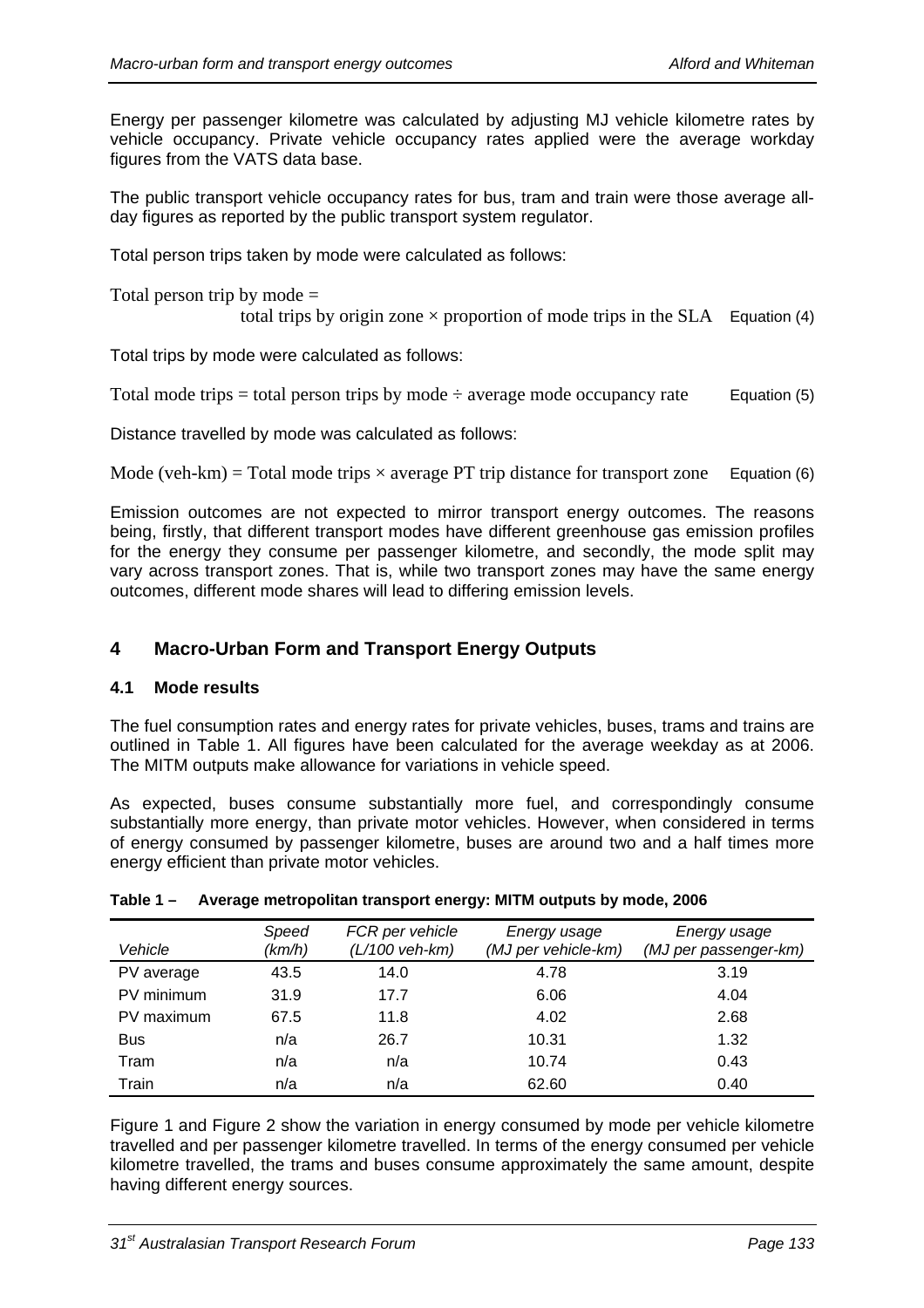



<span id="page-7-0"></span>**Figure 1 – Energy usage per vehicle kilometre by mode, 2006** 



Trains are by far the greatest consumers of energy per vehicle kilometre of all the modes. However, when energy consumed per passenger kilometre is considered, trains are equal with trams as the most efficient mode, and are approximately eight times more efficient than private motor vehicles. It is noteworthy that trams, despite having a substantially lower vehicle occupancy capacity than trains, recorded similar energy consumption levels on a per passenger kilometre basis, all of which demonstrates their relative energy usage.

#### **4.2 Metropolitan results**

Transport energy usage for the Melbourne region as at 2006 is estimated at around 32,000 megajoules per 1000 trips on an average weekday. As [Figure 3](#page-8-0) shows, when the metropolitan area is, however, divided into the 2253 transport zones of the Melbourne Integrated Transport Model (MITM), it is evident that there is substantial spatial variation in this transport energy usage across Melbourne.

Transport zones within the Melbourne CBD's immediate environs recorded the lowest transport energy usage per 1000 trips, recording outputs in the 9,000-12,000 MJ per 1000 trip range, less than one-third of the metropolitan average. Outer metropolitan areas had the highest usage, or least efficient trips, with usage rates commonly above 50,000 MJ per 1000 trips.

[Figure 3](#page-8-0) shows that the major industrial areas have higher transport energy usage. The areas around the Port of Melbourne, Laverton, Melbourne Airport and Dandenong South all have noticeably higher transport energy usage when compared to their neighbouring areas.

Superimposed onto [Figure 3](#page-8-0) is an outline of the metropolitan railway network. The railway network in Melbourne is a radial network spanning out from the CBD. Areas of lower transport energy usage tend to follow the railway network, most notably in the middle ring suburbs. [Figure 3](#page-8-0) shows that corridors without railway lines, such as the Doncaster and the Rowville Corridors, have higher transport energy usage relative to neighbouring areas with railway corridors. It also shows that locations within the tram network catchment, including the inner northern suburbs, experience higher energy usage levels per trip.

As would be expected, there is a correlation between high public transport mode share and transport energy usage per trip. This is because each of the public transport modes has lower energy usage per passenger kilometre compared to that of private motor vehicles.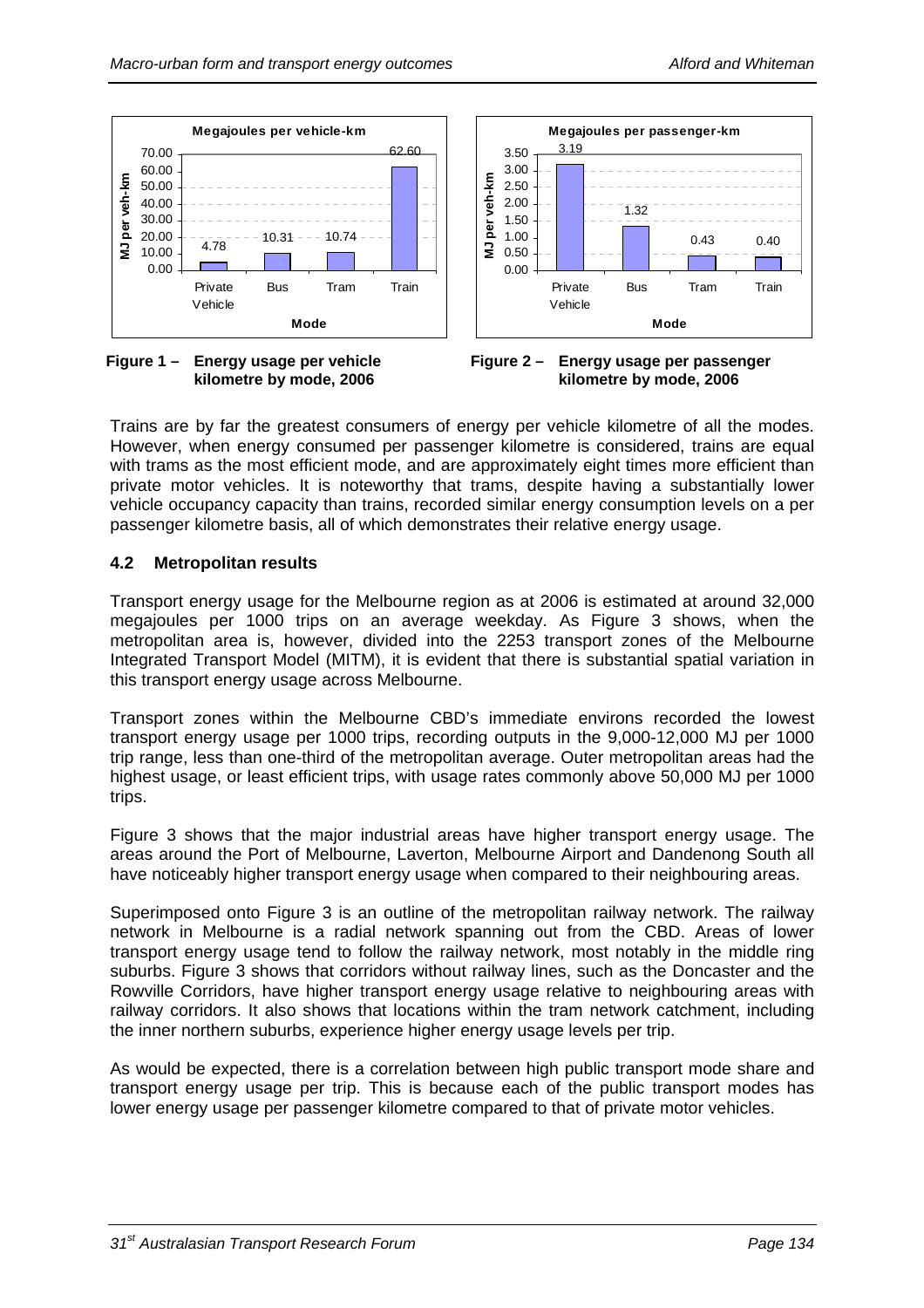

<span id="page-8-0"></span>

## *Source: MITM simulations*

The results show that there is a cluster of transport zones with average weekday transport energy usage levels around 24,000 MJ/1000 trips, and a public transport mode share within the 17-25% range<sup>[3](#page-8-1)</sup>. The results also show that if public transport mode share reaches the 65-75% range, then transport energy use falls to around 12,000 MJ/1000 trips, i.e. a trebling of public transport mode share is required to reduce transport energy usage by half.

[Figure 4](#page-9-0) shows that distance from the CBD does have an impact on the level of transport energy usage, albeit at a relatively weak correlation. As already noted in the discussion of [Figure 3](#page-8-0), corridors with a railway line exhibit higher transport energy usage per trip than corridors without a railway line. As a general rule, it might be assumed from [Figure 4](#page-9-0) that transport zones above the line indicate zones that are further away from public transport than the zones below the line.

<span id="page-8-1"></span>**EXECUTE:**<br><sup>3</sup> The map and chart showing PT mode share and trip efficiency has not been included in this paper due to limited space availability. The map shows a pattern generally similar to that illustrated in Figure 3.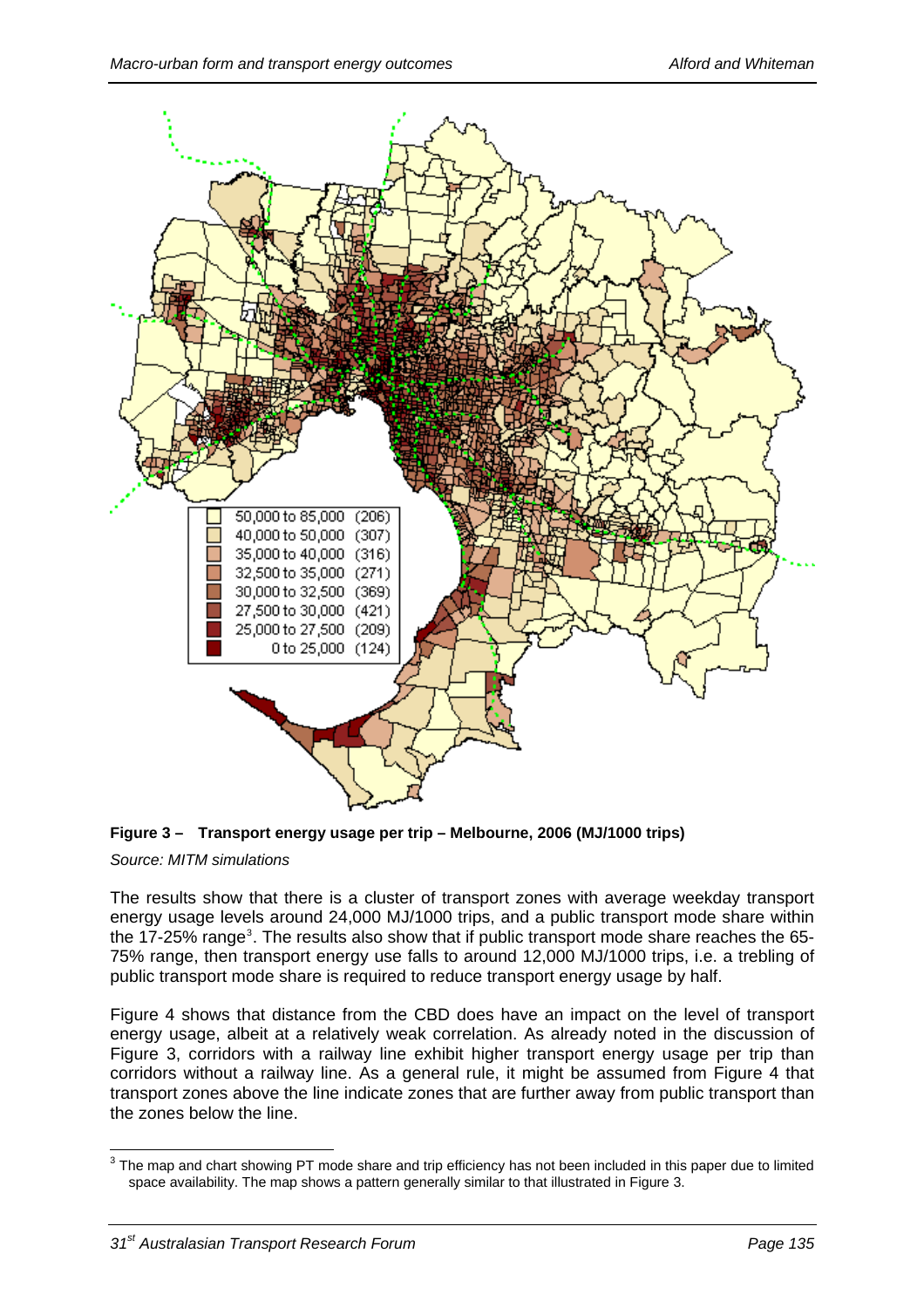There are some transport zones that exhibit relatively low transport energy usage and are at a relatively long distance from the CBD. For example, there is a zone at 56 km from the CBD having approximately 18,000 MJ/1000 trips (compared to an average of around 48,000 MJ/1000 trips at this distance). The assumption made after the further analysis of these particular zones is that there are some outlying zones that experience low VKT because of demographic or socio-economic factors specific to residents from these zones (e.g. they have a higher proportion of older people, who tend to make shorter trips). The zones themselves are at or near the old town centres of Pakenham and Werribee and on the Mornington Peninsula.



## <span id="page-9-0"></span>**Figure 4 – Transport energy usage per trip vs distance from Melbourne CBD**

[Figure 5](#page-10-0) compares transport energy usage by the total resident population and number of employed persons within each transport zone on a per hectare basis.

The results show that there is a correlation between density and transport energy use, with the increase in density reflecting a lowering of transport energy usage**[4](#page-9-1)** . There is also a levelling out of energy use by density, with little change in trip energy usage per trip experienced from around 75-90 persons (resident population and workers) per hectare. Lower density zones had a marked increase in the transport energy usage levels experienced.

<span id="page-9-1"></span>There are a few zones that have recorded population and employment by hectare levels beyond the 195 hectate<br>There are a few zones that have recorded population and employment by hectare levels beyond the 195 hectate maximum registered for the X axis in Figure 5. These zones are primarily within the Melbourne CBD, have a high employment density and have relatively higher trip efficiency levels, generally around the 12,000 – 14,000 MJ/1000 trips.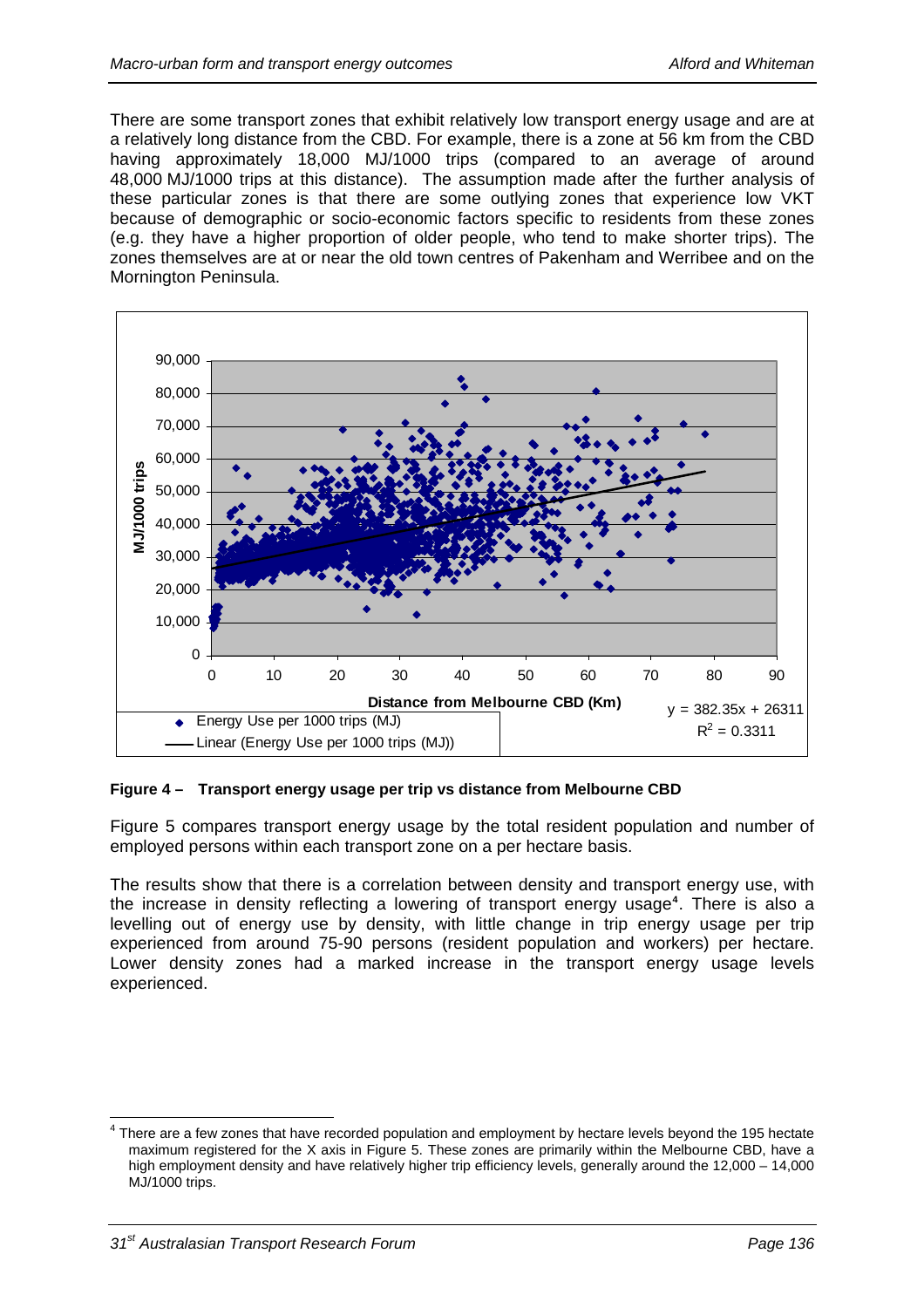

<span id="page-10-0"></span>**Figure 5 – Transport energy usage per trip vs population and employment density** 

# **4.3 Transport energy outputs for the case study areas**

The modelling also showed that, across the Case Study Areas, there were some general correlative relationships between particular elements of macro-urban form and how efficient each area was in terms of transport energy usage.

The ranking of the Case Study Areas, in terms of energy usage per trip, and population density, can be seen in [Figure 6](#page-10-1). A standard measure for efficiency was required that allowed comparison of transport zones varying in population size and area. 'Efficiency' here is, for each given area, defined as a factor of: the amount of energy consumed (MJ); the number of trips and distance travelled (1000 trips); and the area of the zone (hectares). Lower emissions (MJ/1000 trips per persons per hectare) indicates higher efficiency.



<span id="page-10-1"></span>**Figure 6 – Trip energy usage per trip and density**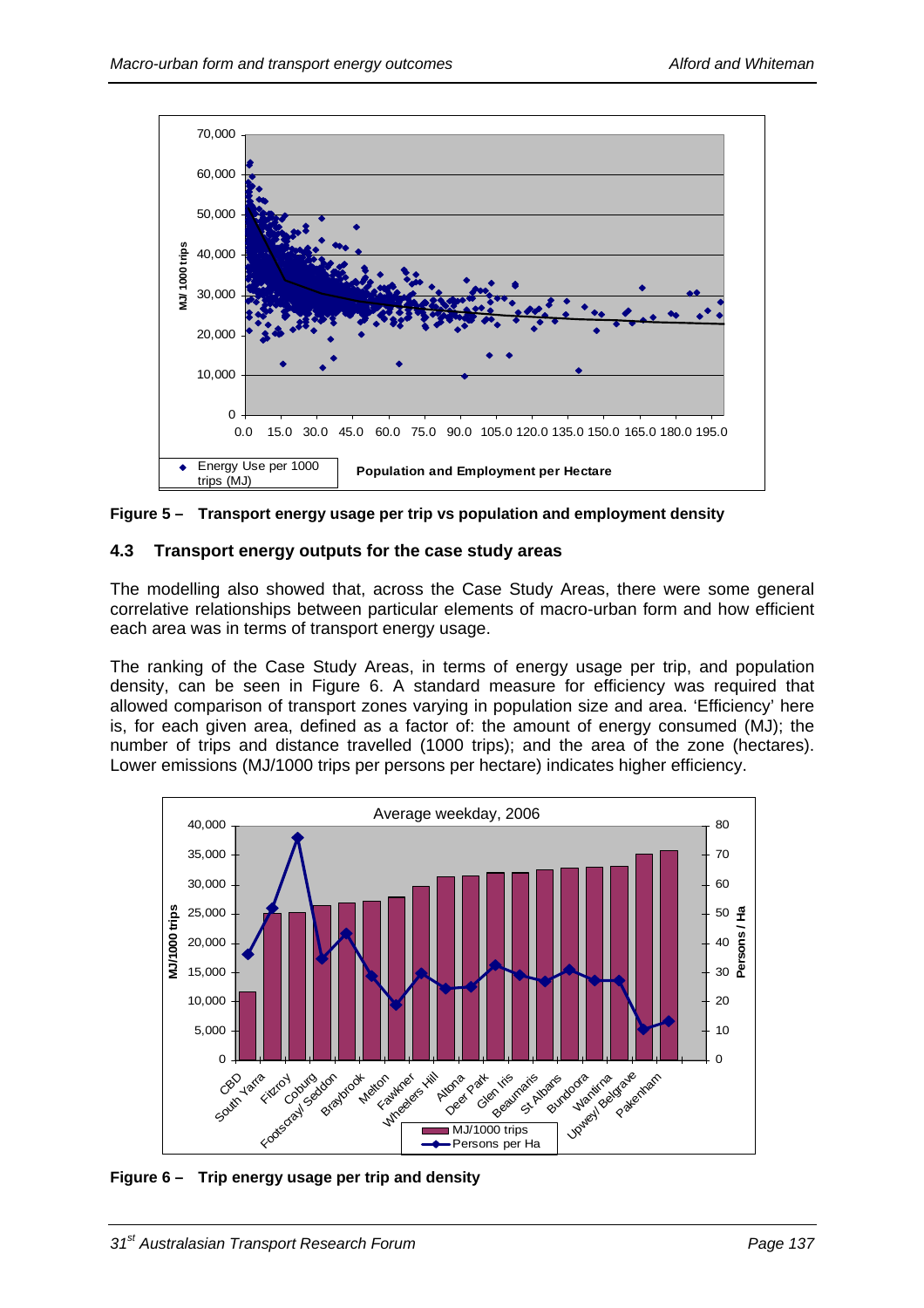The results here show that higher densities tend to be correlated with higher transport efficiency. For example, the Case Study Areas which have higher densities (the CBD<sup>[5](#page-11-0)</sup>, Fitzroy, South Yarra, Footscray/Seddon and Coburg), are also ranked higher in terms of transport energy efficiency (as reflected in their lower rates of MJ/1000 trips). Those located in the middle and outer ring of suburbs (Bundoora, Fawkner, Glen Iris, Wheelers Hill and Braybrook), with lower population density, tend to be ranked roughly in the middle. Those areas, meanwhile, that are closer to the periphery of Melbourne, and show an even lower population density (Wantirna, Upwey/Belgrave, St Albans, Deer Park, Pakenham and Melton), appear to have the least efficient use of transport energy.

The results also reveal (as seen in [Figure 7\)](#page-11-1) a correlative relationship between transport energy efficiency and modal split, i.e. the proportion of motorised trips taken by public transport in each respective Case Study Area. The highest proportion of public transport usage is in the inner city areas, which is to be expected, given that they have better access to rich public transport infrastructure and, potentially, to intermodal or networked public transport infrastructure. For the CBD, the figure is as high as 72 per cent, and this is followed by Fitzroy (19%), South Yarra (12%) Footscray/Seddon (11%). The public transport mode share in those Case Study Areas representative of intermediate and outer suburbs, where public transport access and service levels tend to be comparatively poorer, show considerably less variation (ranging between 4 and 8 per cent).



<span id="page-11-1"></span>**Figure 7 – Trip energy usage and public transport mode share** 

## **5 Comparing Case Study Areas – Fitzroy and Wheelers Hill**

To illustrate the role played by macro urban form in determining transport energy outcomes, one may compare two separate travel zones that represent a 'classic' contrast between 'pedestrian-era' and 'automotive-era' urban development in Melbourne: Fitzroy and Wheelers Hill. Higher density inner-city Fitzroy was planned and developed in the 19<sup>th</sup> Century, before

<span id="page-11-0"></span>The estimates for the CBD represent a single central transport zone within the Melbourne CBD area. They do They do not represent an average for the whole Melbourne CBD or SLA. 'Persons per hectare' in Figure 7 refers to resident population and does not include the number of employed persons, hence the lower CBD figure.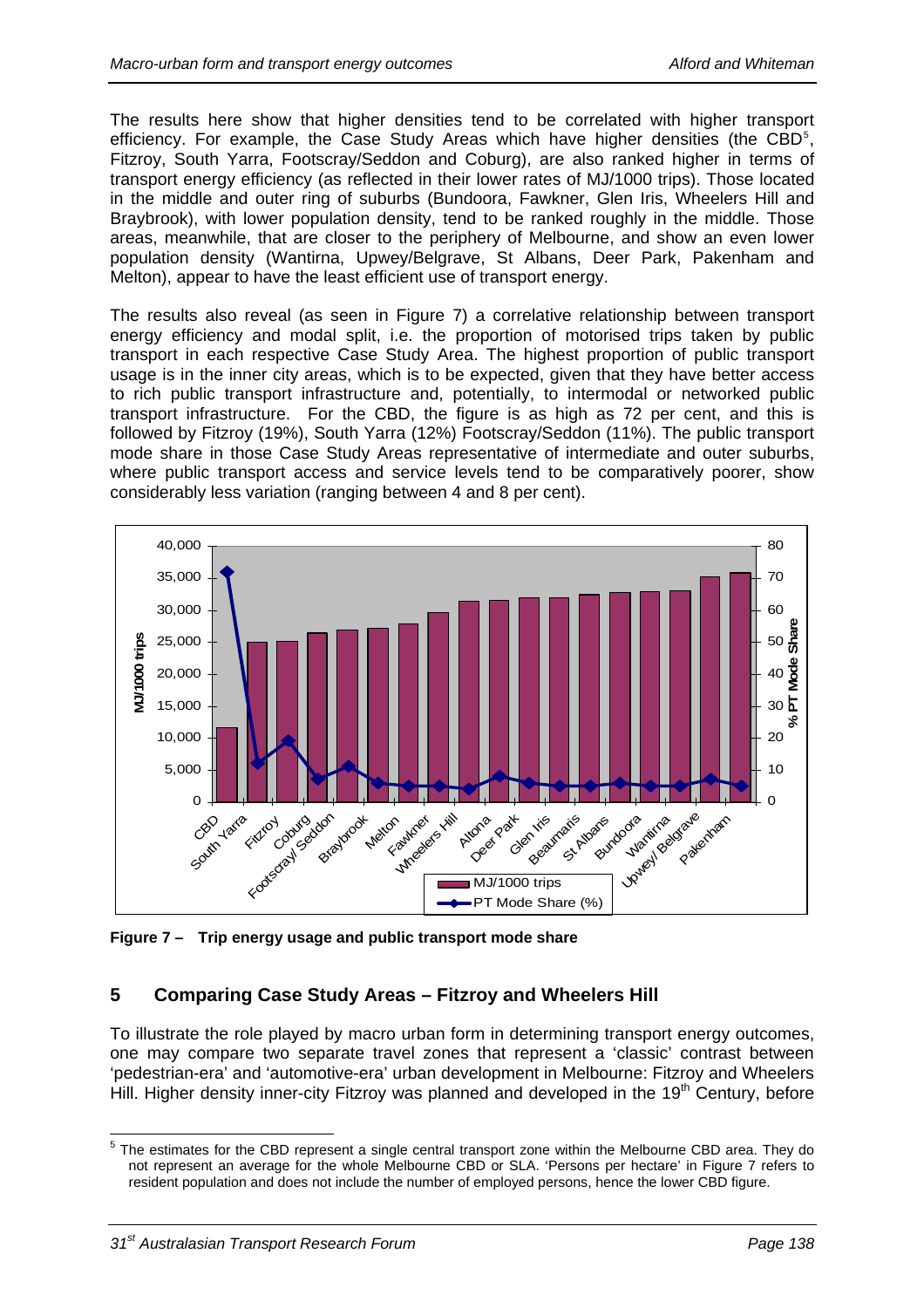the advent of the motor car, while outer suburban, lower density Wheelers Hill is a product of Melbourne's post-war growth, particularly from the 1970s, when car ownership was becoming increasingly prevalent.





<span id="page-12-0"></span>**Figure 8 – Total transport energy usage, Fitzroy and Wheelers Hill, average weekday, 2006** 



As shown in [Figure 8](#page-12-0) and [Figure 9](#page-12-0), the Wheelers Hill area consumes more energy for personal transport purposes, and more energy per 1000 trips, than does the Fitzroy area. This is unsurprising, given the respective modal splits (for motorised travel) and average trip distances for these two areas (as illustrated in [Figure 10](#page-12-1) and [Figure 11](#page-12-1)). Over ninety per cent of those travelling from the Wheelers Hill area by motorised means do so by private car, with the remainder travelling by bus (the only mode of public transport directly available in that location), or by driving to a railway station outside the transport zone. These motorised journeys are, on average, longer than those undertaken by residents of the Fitzroy area.



<span id="page-12-1"></span>



**Figure 11 – Person trips by mode, Fitzroy and Wheelers Hill average weekday, 2006**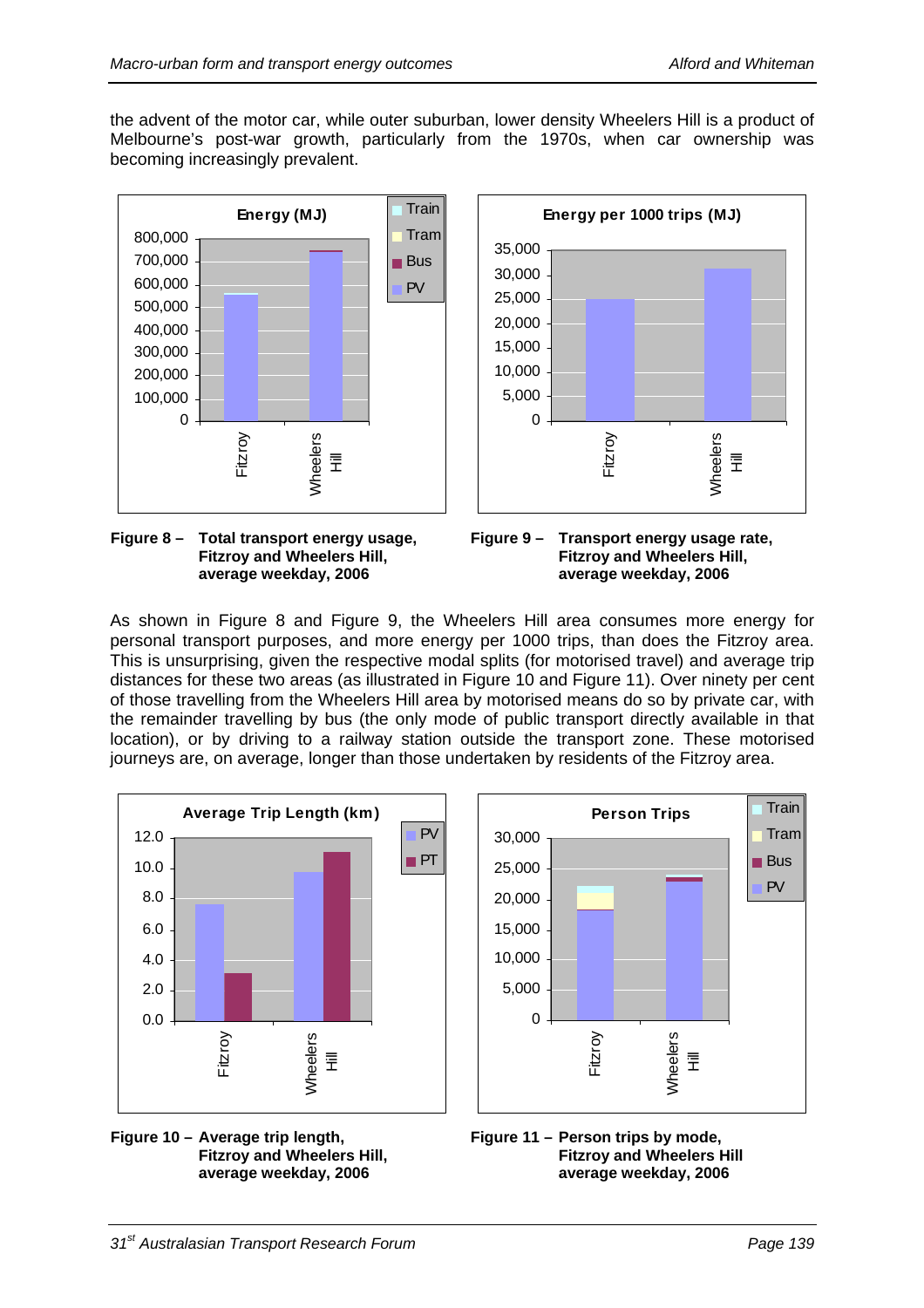Some 80 to 83 per cent of the return trips originating in the Fitzroy area are undertaken by private motor vehicle, with most of the remainder being tram and/or train journeys. Car dependency is thus stronger in Wheelers Hill than in Fitzroy, although car travel is by far the major mode in both areas.

There are a number of aspects of macro urban form, other than population density, that are likely to play a role in explaining why energy consumption in terms of motorised travel should be higher in Wheelers Hill than in Fitzroy. For instance:

- Wheelers Hill is much further than Fitzroy from the CBD, a major trip-attractor in Melbourne (and, consequently, journeys tend to be longer)
- In terms of infrastructure provision, Fitzroy is much better serviced by public transport than Wheelers Hill, in that its residents have more immediate access to the full range of modes (bus, tram and train), whereas Wheelers Hill is serviced only by buses (which consume more energy per passenger kilometre than trams or trains)
- Although both areas are predominantly residential, the Fitzroy study area has more of a mixed-use character, with a far greater employment density (an average of 105.4 jobs per hectare compared to only 8.6 for the Wheelers Hill study area)
- Likewise, the density of jobs is higher in areas adjacent to Fitzroy; and lower in areas adjacent to Wheelers Hill.

Factors such as these may help to explain why energy outcomes for Fitzroy are lower than those for Wheelers Hill. For instance, it is generally understood that higher density and jobratios will tend to shorten average motorised trip distances for a given area, and may also create a 'reinforcing effect' for public transport: i.e. a denser passenger catchment area may improve the viability of higher service levels and greater route coverage, thus leading to higher patronage levels and less driving overall.

## **6 Conclusion**

The results from the modelling indicate that various macro-scale urban form indicators correlate with energy efficiency. These correlations substantiate the view that there is, indeed, a relationship, at a macro-level, between urban form and transport energy consumption. That is, areas that have higher residential and employment density, and higher levels of public transport availability, are likely to consume transport energy more efficiently than those areas with lower density and less public transport. The findings show that a trebling in public transport mode share results in a halving of transport energy consumed. There was also a moderate correlation between energy use and distance to the CBD area.

Where variations from a trendline occur, these may be largely explained by the fact that the transport zones across Melbourne have specific, and often different, combinations of the values of the four independent variables (the principal 'macro-scale' elements of urban form applied in this study). That is, two zones might share a similar population or employment density, but differ in terms of their respective distances from the CBD or their transport infrastructure; alternatively, they might have similar transport infrastructure, but differ in regard to other indicators.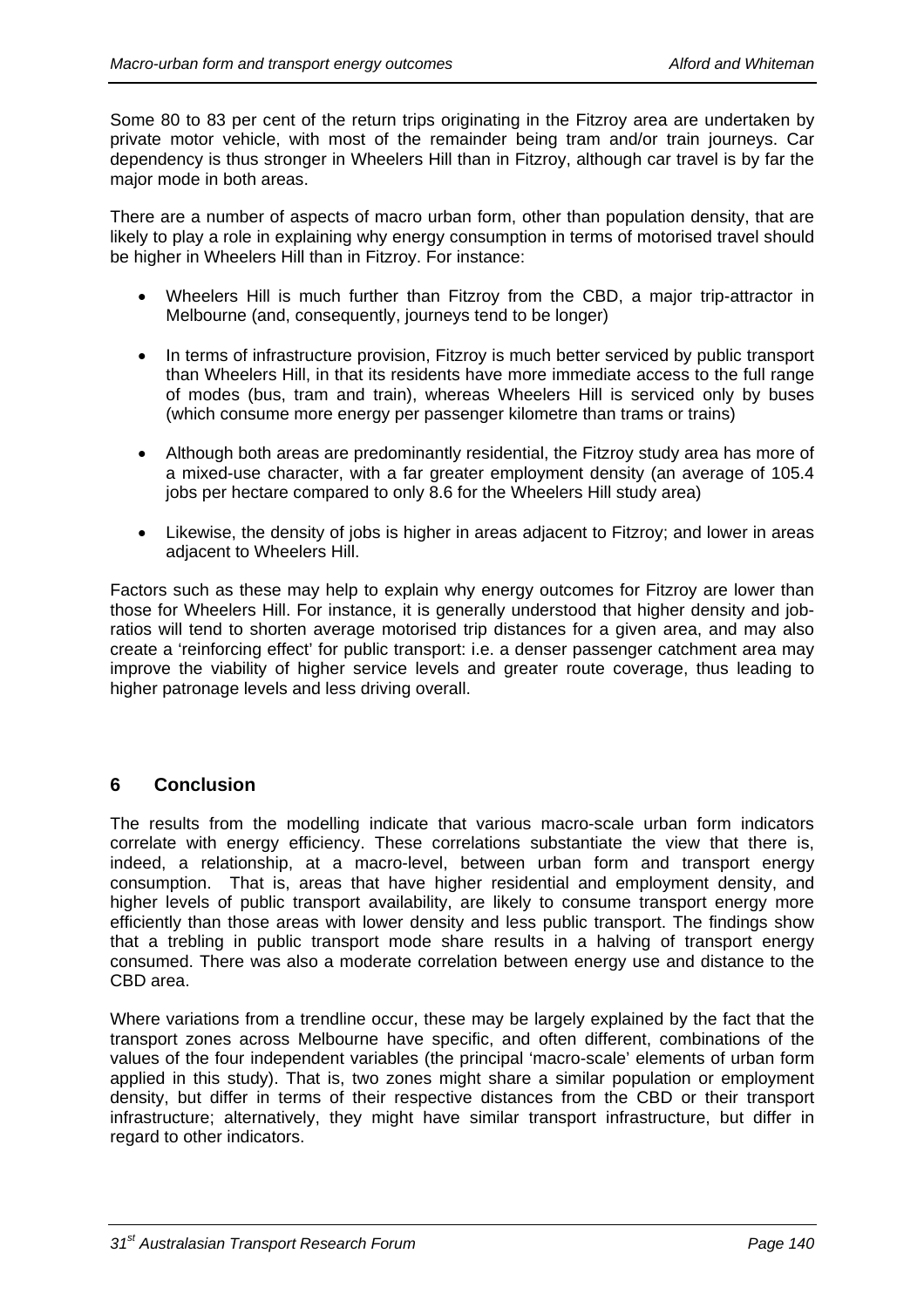It should also be noted that urban form may also play a role in influencing the incidence of non-motorised trips in a given area. While data on non-motorised transport modes such as walking and cycling have not been included in the above analysis, evidence from other studies has shown that certain elements of urban form, such as location, employment density (at a macro level), and street patterns and permeability (at a micro level), will likely promote a higher modal share for this 'carbon-free' transport mode. A higher mode share for walking and cycling will have a positive impact on overall energy and emissions outcomes in any one travel zone.

The above conclusion, that indicators of macro-urban form show a correlation with transport energy outcomes, and that denser, more transport-rich locations will tend to exhibit higher transport energy efficiency, has obvious implications for policy around such areas as transport, transport energy and land-use planning. It underscores the importance, first of all, of integrated planning solutions to questions of urban sustainability. Above all, it shows that land-use and transport policy do have real potential to result in better transport energy outcomes for Melbourne, at a time when such considerations are becoming increasingly important, if not crucial, for our future.

## **7 Next steps**

As a next step in the overall urban form and transport energy project (not covered by this paper), a number of scenarios are being developed that reflect a range of potential options for Melbourne's future urban development. An assessment is to be made of the capacity of each of these scenarios to effect significant change in Melbourne's transport energy consumption, the results of which will be available to inform policy-making.

The impact of land use and urban form on greenhouse gas emissions is also an area requiring further analysis. The methodology and general approach taken in the study of transport energy, as described in this paper, can also be applied to the analysis of greenhouse gas emissions. It is intended that the broader Macro-Urban Form and Transport Energy project also incorporate analysis of greenhouse gas emissions. This analysis would include consideration of the relative impacts of different urban development scenarios on emission outcomes.

## **References**

- Austroads (2006). *Update of RUC unit values to June 2005*. Report No. AP-T70/06, Austroads: Sydney.
- Australian Greenhouse Office (2006). National greenhouse gas inventory analysis of recent trends and greenhouse indicators 1990 to 2005, APS: Canberra.
- Bagley, M. V. and Mokhtrarian, P. L. (2002). 'The impact of residential neighbourhood type on travel behavior: a structural equations modelling approach', *Annals of Regional Science*, 36, pp. 279-297.
- Banister, D. (2005). *Unsustainable transport City transport in the new century*. Taylor and Francis: London.
- Breheny, M. (1995). 'Compact cities and transport energy consumption', *Transactions of the Institute of British Geographers*, 20(1), pp. 81-101.